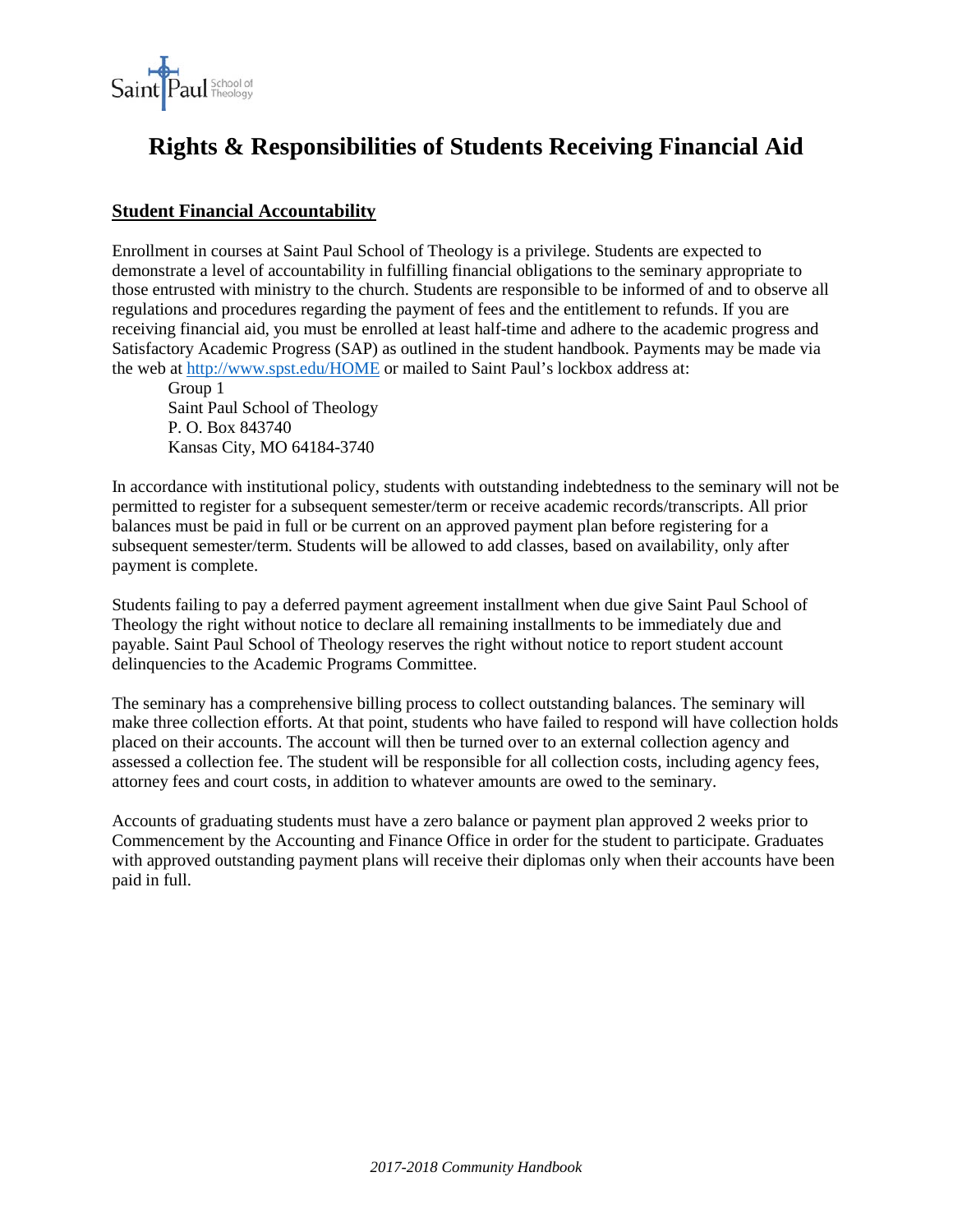

## **Enrollment, Financial Aid, Billing, and Payment Cycle 2017-2018 Year-MDIV, MATS, MACM and DMIN**

|                                                            | Fall<br>2017     | <b>Spring</b><br>2018 | Summer 1<br>2018 | Summer 2<br>2018      |
|------------------------------------------------------------|------------------|-----------------------|------------------|-----------------------|
| Student documents outside anticipated financial            | Monday,          | Monday,               | Monday,          | Tuesday,              |
| assistance on the Saint Paul form provided by the          | July $17th$      | Dec. $11th$           | May $21st$       | June 11 <sup>th</sup> |
| Financial Aid Office.                                      |                  |                       |                  |                       |
| Bills are sent to students at students' preferred address  | Monday,          | Wednesday,            | Monday,          | Monday,               |
| including all anticipated financial aid.                   | July 24th        | Dec. $20th$           | May 28th         | May 28th              |
| Letters are sent to students notifying them that they will | Monday,          | Monday,               | Monday,          | Monday,               |
| be dropped from classes on the first day of the term if    | Aug. $7th$       | Jan. 8 <sup>th</sup>  | June $11th$      | June $11th$           |
| payment arrangements have not been made.                   |                  |                       |                  |                       |
| Deadline for students to pay bill in full or to set up     | Monday,          | Monday,               | Monday,          | Monday,               |
| payment plan for upcoming term.                            | Aug. $21st$      | Jan. $22nd$           | June $25th$      | June 25 <sup>th</sup> |
|                                                            |                  |                       | (No)             | (N <sub>0</sub> )     |
|                                                            |                  |                       | payment          | payment               |
|                                                            |                  |                       | plans)           | plans)                |
| The Registrar drops the registration for students who      | Monday,          | Monday,               | Monday,          | Tuesday,              |
| have not paid or set up payment plan.                      | Aug.             | Jan. $29th$           | June $25th$      | June $25th$           |
|                                                            | 28 <sup>th</sup> |                       |                  |                       |

## Tuition Payment Policy

It is expected that Saint Paul students will honor their financial commitments. Tuition and fees are due 10 business days prior to the start of the semester/term. If a student's church or agency is to pay tuition, a letter from the church/agency should be presented to the Financial Aid Office 25 business days prior to the first day of the semester/term. If payment is being made with a student loan, the loan check must be endorsed by the student before it can be credited to a student's account. Funds sent by EFT (Electronic Funds Transfer) will be credited to a student's account when received.

## Payment Plans

Students unable to meet their financial obligations must make payment arrangements with the Accounting and Finance office no later than 10 business days prior to the start of the term. Failure to pay by the due date, to set up an approved payment plan, or to make satisfactory payments on or before the due date will result in a "no attendance hold" being placed on the student's account.

## No Attendance Holds

A no attendance hold bars a student from adding additional classes or participating in the deferred payment program in the future. The Registrar will not release official transcripts or narrative grades to students on hold. Further, the Registrar will be instructed to drop all courses for which a student on hold is registered on the first day of the semester/term if the conditions of the approved payment plan are not met. This plan includes a schedule of payments, which provides for payment of the balance in full prior to the end of the current term.

## **Satisfactory Academic Progress (SAP)**

## **(Part A) General Information**

Federal regulations require that financial aid recipients maintain SAP for continued eligibility of Title IV funding. Funding under this title includes the Federal Direct Loan program (unsubsidized loans for graduate students). This policy also includes all funding from Saint Paul School of Theology's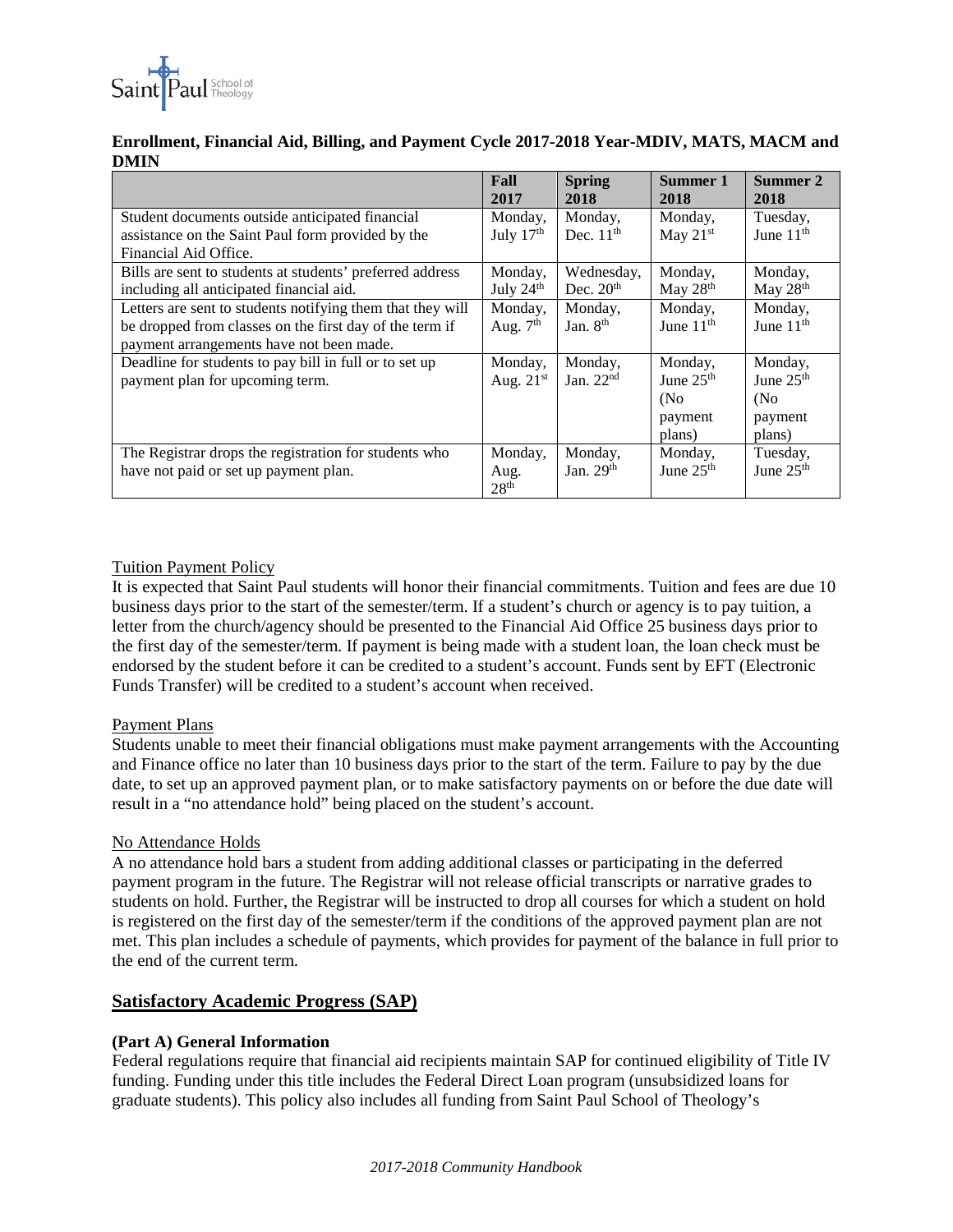

institutional scholarships. The Director of Financial Aid will determine the satisfactory progress of each student receiving assistance at the completion of the fall and spring semesters for **Master graduate**  students and the winter/January and summer semesters for the **Doctoral graduate** students. All credits accepted by Saint Paul School of Theology from other institutions will be used to calculate eligibility. After grades are posted each fall and spring (Master students) and winter/January and summer (Doctoral students) semesters, the Director of Financial Aid will review all students' current academic standing. Any student who fails to meet the following standards will be notified by mailed. SAP for financial aid eligibility should not be confused with the institution's Academic Probation and Dismissal Policy.

#### Financial Aid Warning

Students who do not meet the Satisfactory Academic Progress standards (see Part B) will be placed on Warning as a notice that their academic work is below the standard. While on Financial Aid Warning a Master graduate student must receive a 2.50 GPA for the semester as well as meet the requirements of the pace and the time frame standards. A Doctoral graduate student must receive a 3.00 GPA for the semester as well as meet the requirements of the pace and the time frame standards. If a student corrects the deficiency by grade changes or meeting the standards by work on his/her own, he/she will be removed from warning. Warning status cannot be appealed. Students are still eligible to receive Financial Aid while on Financial Aid Warning status.

#### Financial Aid Suspension

Students who do not meet the terms of their warning will be suspended and prohibited from receiving future aid until all standards are met. In addition, any graduate financial aid recipient who receives all failing grades, all incomplete grades, or totally withdraws from classes will **automatically be suspended (no warning period will be granted)**. A student on Financial Aid Suspension is not eligible to receive financial aid.

#### Appeal for Financial Aid Suspension

Students may appeal financial aid suspensions to the Director of Student Financial Services. Reasons for an appeal may include, but are not limited to: death of a relative, an injury or illness of the student, or other special circumstances. An appeal will not be heard if there is an unpaid balance on the student's account.

To appeal, a student needs to submit a Financial Aid Appeal form along with a typed appeal letter explaining their situation. Letters of support from doctors, teachers, family members, etc. are encouraged.

All appeal decisions addressed by the Director of Financial Aid are final and not subject to further review. Appeals will not be considered for prior semesters. Reinstatement of any aid originally awarded to a suspended student is at the director's discretion.

#### Re-establishing Federal Financial Aid Eligibility

Students with no extenuating circumstances or students with denied appeals may re-establish eligibility for federal financial aid. To re-establish eligibility students must, at their own expense, enroll in an academic semester at Saint Paul School of Theology or elsewhere and successfully complete all credit hours enrolled. Students must also meet all of the academic progress requirements outlined in Part B. **(Part B) Graduate Student Standards** 

#### Time Frame

The maximum time frame for graduate aid eligibility is **MDIV** 79 credit hours, **MA(TS)** 49 credit hours, **MACM** 54 credit hours, and **DMIN** 30 credit hours, attempted at Saint Paul School of Theology. The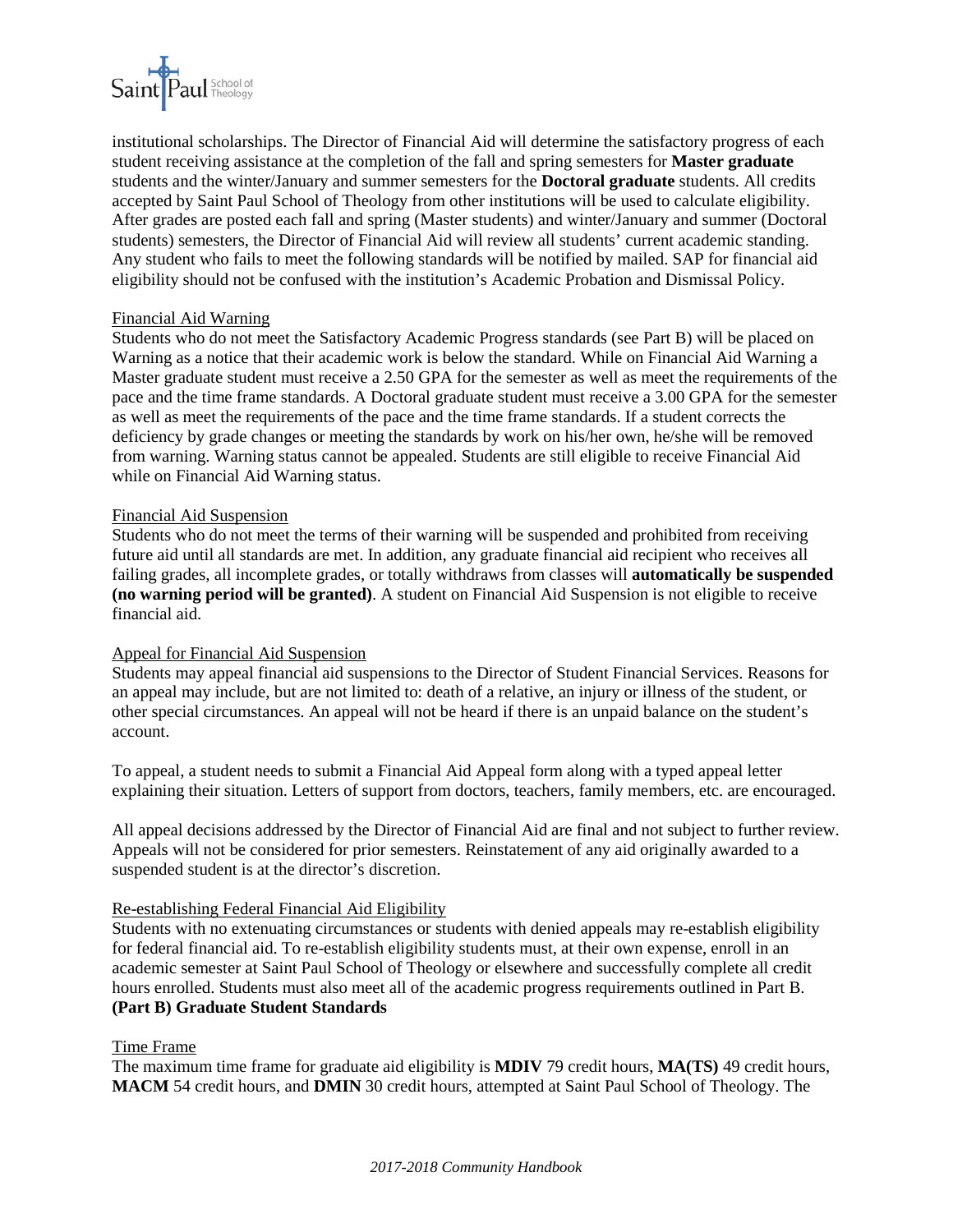

time frame considers all hours attempted regardless of whether or not the student has ever received financial assistance or has completed a prior degree.

#### Grade Point Average

Master graduate students must have a cumulative GPA of a 2.50 and Doctoral graduate students must have a cumulative GPA of a 3.00 or higher at the end of their spring (Master students) and summer (DMIN students) semesters each year. This GPA must be maintained until graduation to meet SAP.

#### Attempted Hours/Credit Hour Pace

Attempted hours include any credits a student is enrolled in at the time aid is disbursed. Financial aid recipients who receive all failing grades at the end of any term will automatically be placed on suspension. The following table indicates how many hours must be completed in relation to a student's attempted hours per semester and which grades will be counted as completed and incomplete at the end of the semester.

| Hours attempted per semester/term | Hours completed per semester/term |  |
|-----------------------------------|-----------------------------------|--|
| $12+$                             | 9 Master Level                    |  |
| 9                                 | 6 Master Level                    |  |
|                                   | 3 Doctoral Level                  |  |
| 4                                 | 2 Doctoral Level                  |  |
| <b>Completed Credits</b>          | <b>Non-Completed Credits</b>      |  |
| $A - Superior$                    | $F$ – Failing                     |  |
| $B - Above Average$               | $I$ – Incomplete                  |  |
| $C - Average$                     | W - Withdrawal                    |  |
| D – Below Average                 |                                   |  |

## Example

If John as a Master graduate student originally enrolled in 12 hours  $(9 + 2$  Full-time status) at the beginning of the semester and received aid at that enrollment level, he would be expected to complete at least 9 hours successfully regardless of whether he dropped, withdrew or failed classes. On the other hand, if John originally enrolled in 9 hours, and then dropped to 6 (6-8  $=$ Part-time status) before his aid was disbursed, he would only be expected to complete 6 hours and his aid would be adjusted to the appropriate enrollment level.

#### Pace Requirement

Satisfactory academic progress requires you earn credit for at least **67%** of the credits you attempt. Pace is defined as the number of credits earned divided by the number of credits attempted. If that percentage is less than 67%, your eligibility for aid will be suspended.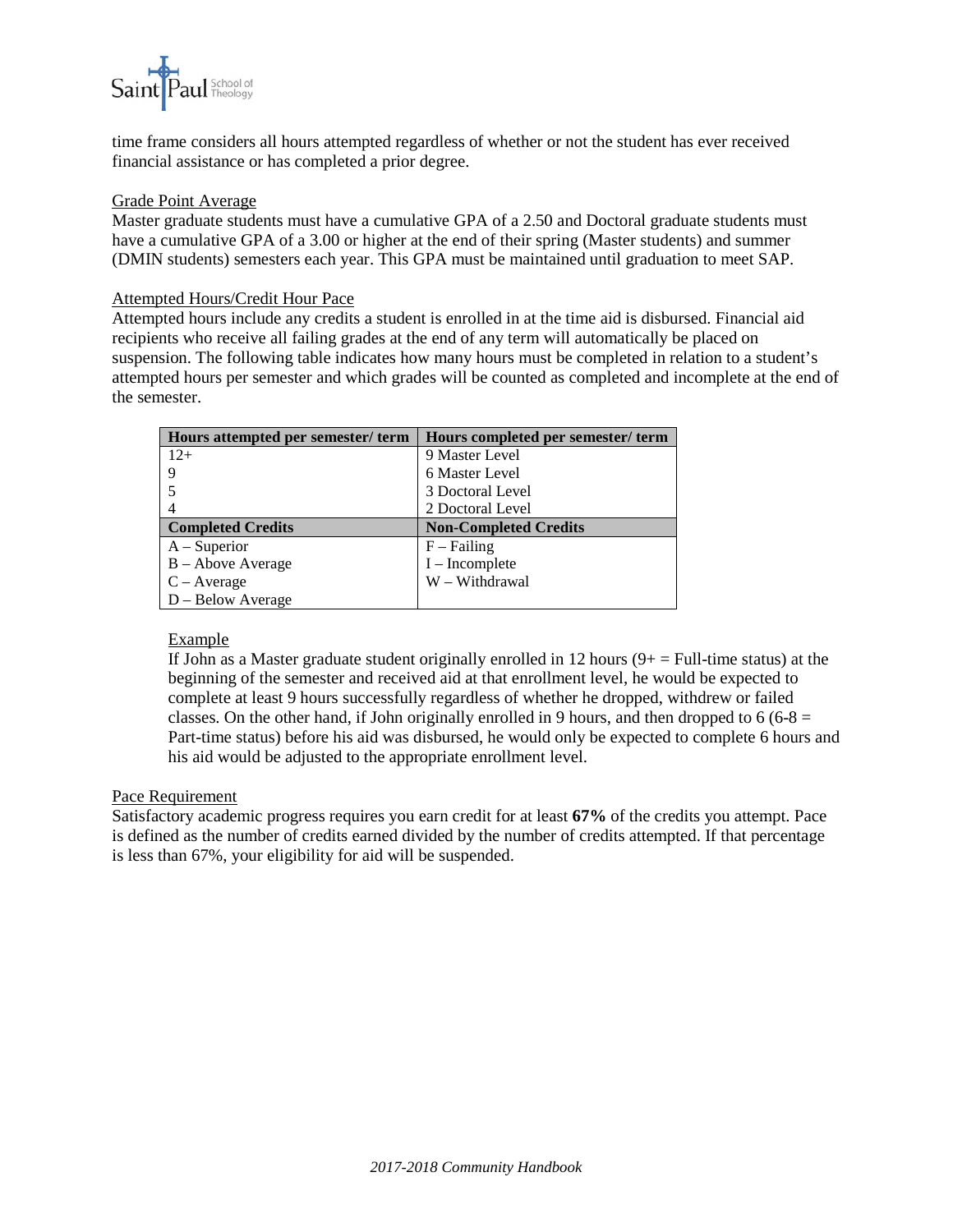

## **Disbursements of Financial Assistance**

All federal loan proceeds are received via electronic funds transfer (EFT). Before each disbursement is made, the student's eligibility will be reviewed to ensure that he or she remains eligible for the disbursement. If you are receiving financial aid, you must be enrolled at least half-time and adhere to the academic progress and Satisfactory Academic Progress (SAP) as outlined in the student handbook. We normally begin disbursing funds after the fourth week of add/drop period. You should be prepared to cover your expenses, i.e., food, rent, books, transportation, etc. until federal funds are disbursed and applied to your outstanding charges. After your charges have been paid, Saint Paul will refund remaining funds to you. Any refund will be sent out by check.

## **Student Rights & Responsibilities**

#### As a Financial Aid Borrower

- Notifying the Financial Aid Office and the Department of Education if you plan to drop below halftime status or withdraw from school
- If you received federal funds, you must complete exit counseling before you leave school or if you drop below half-time enrollment
- Repaying your loan even if:
	- o You do not complete your academic program
	- o You are dissatisfied with the education you received, or
	- o You are unable to find employment after you graduate
- Notify the Registrar's Office and the Financial Aid Office if:
	- o You change your address
	- o You change your name while enrolled
	- o You transfer to another school, or
	- o You fail to enroll or reenroll in school for the period for which the loan was intended
	- o Manage your student loan debt by making monthly payments on your loan, unless you have a deferment or forbearance
	- o Notifying the Department of Education of anything that might alter your eligibility for an existing deferment or forbearance

## Federal Direct Loan Program

You understand that you have a right to the following:

- Written information on your loan obligations and information on your rights and responsibilities as a borrower before signing a promissory note.
- A disclosure statement before you begin to repay your loan that includes information about interest rates, fees, the balance you owe, and the number of payments.
- Deferment of repayment or forbearance for certain defined periods, if you qualify and if you request a deferment or forbearance.
- Prepay your loan in whole or in part anytime without an early- repayment penalty.
- A copy of your MPN either before or at the time your loan is disbursed.
- Receipt of documentation that your loan(s) is/are paid in full.

## Responsible Borrowing

Never borrow more aid than you absolutely need. There are many things you cannot live without, for example: food, shelter, tuition and books. However, it is important to manage the expenses you can control and substitute for less expensive alternatives. Remember every dollar not borrowed is another